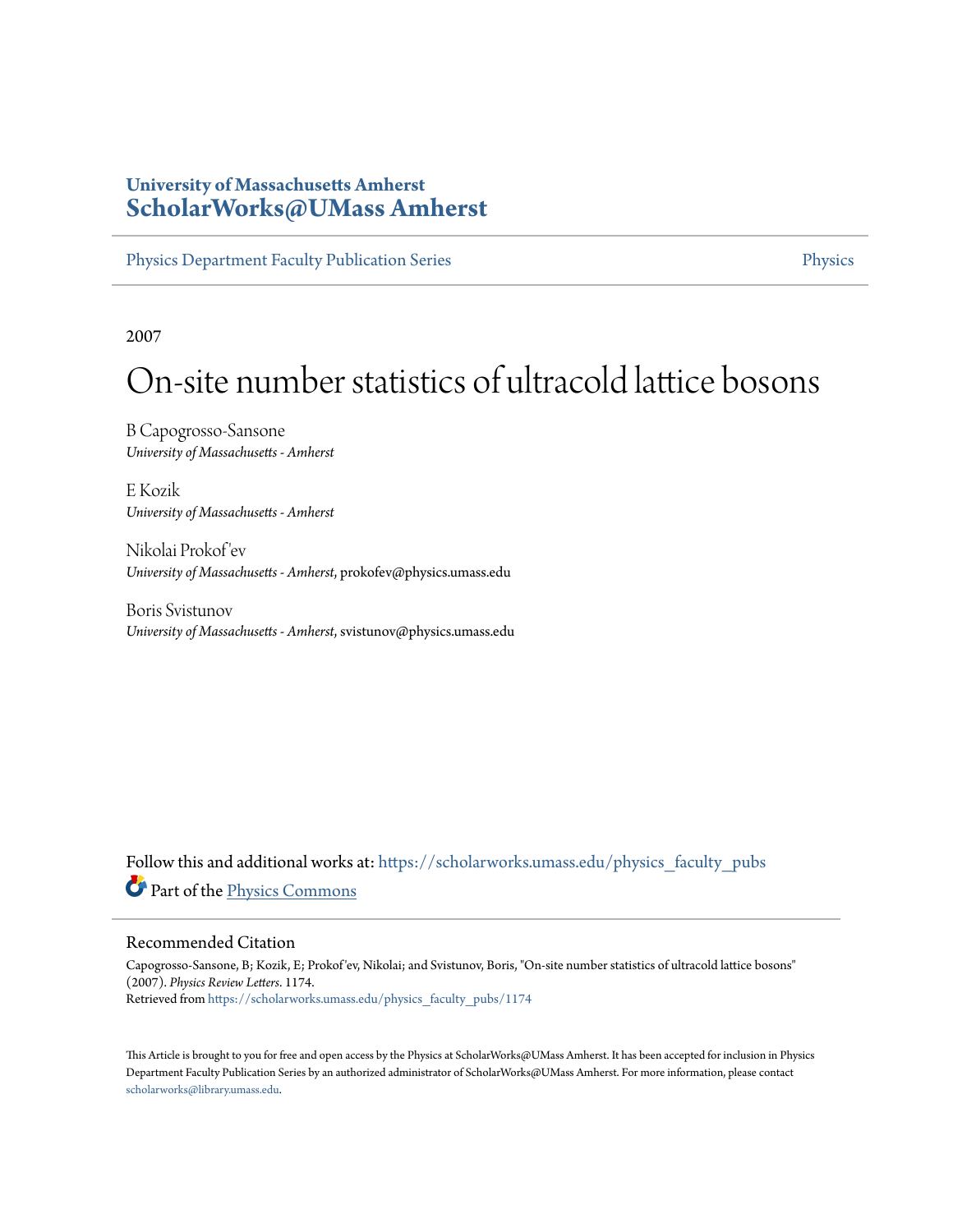# On-site number statistics of ultracold lattice bosons

Barbara Capogrosso-Sansone,<sup>1</sup> Evgeny Kozik,<sup>1</sup> Nikolay Prokof'ev,<sup>1,2</sup> and Boris Svistunov<sup>1,2</sup>

 $1$ Department of Physics, University of Massachusetts, Amherst, MA 01003

<sup>2</sup>Russian Research Center "Kurchatov Institute", 123182 Moscow, Russia

We study on-site occupation number fluctuations in a system of interacting bosons in an optical lattice. The ground-state distribution is obtained analytically in the limiting cases of strong and weak interaction, and by means of exact Monte Carlo simulations in the strongly correlated regime. As the interaction is increased, the distribution evolves from Poissonian in the non-interacting gas to a sharply peaked distribution in the Mott-insulator (MI) regime. In the special case of large occupation numbers, we demonstrate analytically and check numerically that there exists a wide interval of interaction strength, in which the on-site number fluctuations remain Gaussian and are gradually squeezed until they are of order unity near the superfluid (SF)-MI transition. Recently, the on-site number statistics were studied experimentally in a wide range of lattice potential depths [Phys. Rev. Lett. 96, 090401 (2006)]. In our simulations, we are able to directly reproduce experimental conditions using temperature as the only free parameter. Pronounced temperature dependence suggests that measurements of on-site atom number fluctuations can be employed as a reliable method of thermometry in both SF and MI regimes.

PACS numbers: 32.80.Pj, 39.90.+d, 67.40.Db

## I. INTRODUCTION

Experiments on ultracold atoms trapped by an optical potential  $[1, 2, 3, 4, 5]$  $[1, 2, 3, 4, 5]$  $[1, 2, 3, 4, 5]$  $[1, 2, 3, 4, 5]$  $[1, 2, 3, 4, 5]$  $[1, 2, 3, 4, 5]$  $[1, 2, 3, 4, 5]$ , offer a unique possibility to explore fundamental properties of strongly correlated quantum many-body systems allowing virtually unlimited control over the microscopic Hamiltonian parameters (see, e.g., [\[6\]](#page-9-5) and references therein). System flexibility along with relatively long decoherence times puts it among top candidates for implementation of quantum information algorithms [\[6](#page-9-5)]. In atomic interferometry [\[7\]](#page-9-6), ultracold gases in the strongly correlated regime allow to achieve accuracies below the standard shot noise limit [\[8,](#page-9-7) [9\]](#page-9-8). A new exciting application, "atomtronics", is suggested by a remarkable analogy between the physics of ultracold atoms in optical lattices and that of electrons in crystals [\[10](#page-9-9)]. With the current experimental technique, it seems plausible to produce such basic atomtronic devises as diodes and bipolar junction transistors, which serve as building blocks for amplifiers and logic gates.

<span id="page-1-0"></span>On the fundamental physics side, strongly interacting lattice bosons provide insight into the nature of quantum phase transitions. In particular, these systems are an accurate experimental realization of the Bose-Hubbard model [\[11](#page-9-10)],

$$
H = -t \sum_{\langle i,j \rangle} a_i^{\dagger} a_j + \frac{1}{2} U \sum_i \hat{n}_i (\hat{n}_i - 1) + \sum_i \epsilon_i \hat{n}_i, \quad (1)
$$

where  $\hat{n}_i = a_i^{\dagger} a_i$  is the number operator on site *i*;  $a_i^{\dagger}$  and  $a_i$  respectively create and annihilate bosons on lattice sites, and  $\langle i, j \rangle$  denotes the sum over nearest neighbors. The first term describes tunneling between neighboring potential wells of the optical lattice, the second term is the effective repulsion within a well, while the last term is due to an additional smooth space-varying potential, such as, e.g., a magnetic trap. This system exhibits a transition between superfluid (SF) and Mottinsulator (MI) groundstates governed by the competition of atom mobility and interatomic interaction [\[12\]](#page-9-11). The SF-MI phase transition is a topic of intense current research both theoretically [\[13,](#page-9-12) [14,](#page-9-13) [15\]](#page-9-14) and experimentally [\[16,](#page-9-15) [17](#page-9-16), [18\]](#page-9-17). In typical experiments, a prepared Bose-Einstein condensate of ultracold atoms is driven to the strongly correlated regime by means of its adiabatic loading into a periodic optical potential (optical lattice) induced by the a.c. Stark effect of interfering laser beams. The mobility of atoms, namely the hopping  $t$ , and their interaction  $U$  are controlled by the depth of the optical potential, i.e. by the laser intensity. In relatively shallow potentials, atoms are delocalized over the entire lattice giving rise to long-range coherence and thus [\[19\]](#page-9-18) to superfluid behavior.

If the lattice filling is commensurate, i.e. there is on average an integer number of atoms per lattice site, increasing the lattice depth brings the system across the phase transition to the MI state, which is characterized by zero compressibility and a gap in the spectrum of elementary excitations. Here, the key observable is the atom interference pattern obtained upon releasing the atoms and letting the atom cloud expand for a transient time of flight [\[1](#page-9-0)]. Phase correlations between lattice sites result in pronounced interference peaks smeared by the finite correlation length in the MI regime. At the same time phase coherence is fundamentally connected with the statistics of atom number fluctuations on lattice sites. In particular, one expects the on-site atom number to behave as a canonically conjugate variable with respect to the phase field and, therefore, experience suppressed fluctuations in the MI regime, analogous to the number squeezed states with sub-Poissonian number fluctuations [\[20](#page-9-19)] widely studied in quantum optics (see, e.g., [\[21\]](#page-9-20)). In practice, number squeezed states are important for high-precision atomic interferometry [\[7\]](#page-9-6), where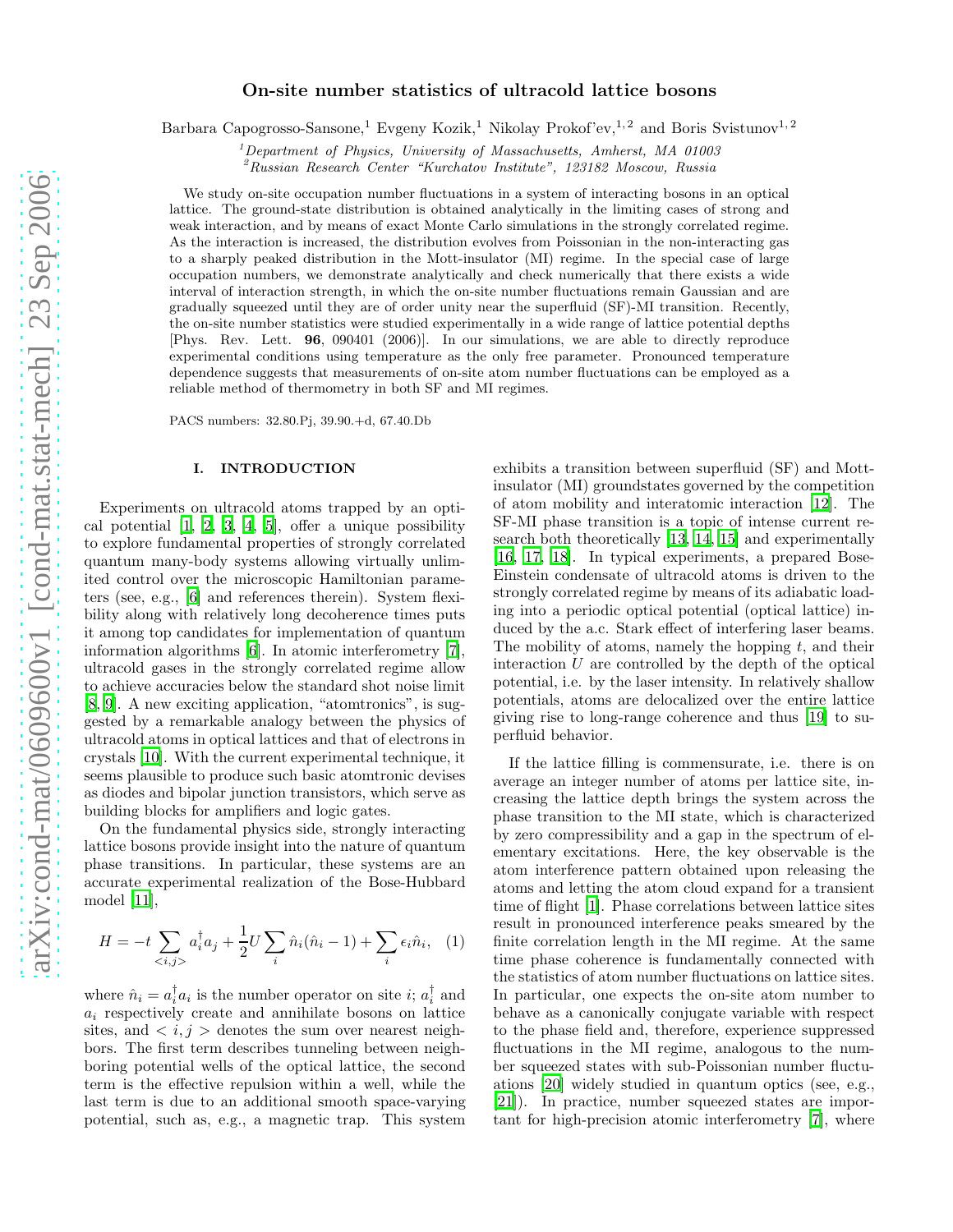their use can potentially lead to sensitivities limited only by the Heisenberg uncertainty principle [\[8,](#page-9-7) [9](#page-9-8), [22\]](#page-9-21), and for atom-based quantum computing techniques [\[6\]](#page-9-5), where unwanted number fluctuations necessitate correction procedures in operation of quantum gates.

Until recently, the number distribution was not measured directly. The situation changed with the development of the spin-oscillation technique [\[3](#page-9-2)], which is sensitive to the number of atom pairs and works at arbitrary lattice depths [\[17\]](#page-9-16), and, most recently, the microwave spectroscopy using atomic clock shifts [\[4\]](#page-9-3). In Ref. [\[17\]](#page-9-16), Gerbier et al. observed a drastic change of atom number statistics as the system of <sup>87</sup>Rb atoms was driven through the SF-MI transition. On the theoretical side, apart from the recent mean-field calculation [\[23](#page-9-22)], a comprehensive study of atom number fluctuations in the strongly correlated regime is still missing.

In the present work, we attempt to close this gap by tackling the problem both analytically and numerically. In section [II,](#page-3-0) we focus on the academic case of a homogeneous square lattice in the thermodynamic limit and in the limit of zero temperature in one- $(1D)$ , two- $(2D)$  and three-(3D) dimensions. At  $U = 0$ , the ground state of an ideal Bose gas is a Bose-Einstein condensate with characteristic Poisson distribution of number fluctuations. In subsection [II A,](#page-3-1) we consider the limit of weak interaction  $\nu U/t \ll 1$ , where  $\nu$  is the filling factor. This parameter region corresponds to perturbative squeezing of the Poisson distribution, which, as a function of  $\nu U/t$ , qualitatively depends on the space dimension d. We consider the case of large filling factors  $\nu \gg 1$  separately in subsection [II B](#page-4-0) because it is qualitatively different from that of  $\nu \sim 1$ . Indeed, the quantum nature of the SF-MI transition implies that the number fluctuations in the vicinity of the transition must be of order unity. At the same time, at  $U = 0$  the variance of the on-site number distribution is  $\sigma^2 = \nu \gg 1$ . Therefore, there exists an extensive range of interactions (defined by the condition  $U/t \leq \nu$ , in which the system remains superfluid, but its on-site number distribution is drastically squeezed before the SF-MI can take place. We show that, at  $U/t \ll \nu$ , the on-site number statistics are Gaussian and derive the variance  $\sigma^2$  of the distribution, which scales as  $\sigma^2 \propto \sqrt{\nu t/U}$  at  $1/\nu \ll U/t \ll \nu$  in all dimensions. In subsection IIC, we suggest an expression that interpolates  $P(n)$  between the limiting cases of small interaction and large occupation numbers, which is found to properly describe  $P(n)$  up to  $U/t$  of the order of the critical value  $(U/t)_c$ . The strong coupling limit,  $\nu t/U \ll 1$ , at integer filling is considered in subsection [II D.](#page-6-0) In this limit, the system is in the MI regime and the on-site number distribution is governed by rare particle-hole fluctuations.

We study the distribution in the strongly correlated regime connecting the limiting cases by means of a di-rect numeric simulation of the model [\(1\)](#page-1-0) at  $\nu = 1$  in subsection [II E.](#page-6-1) The distribution of the on-site occupation number is a local property, revealing no critical features at the transition. However, the strongly correlated region is responsible for the crossover that changes the statistics qualitatively. As the interaction strength is increased, we observe a gradual squeezing of the on-site number distribution and the emergence of the symmetry between particle- and hole-like fluctuations, characteristic of a MI. In this section, we also present numerical data for the case of large filling factors and demonstrate that the analysis of subsection [II B](#page-4-0) is applicable already at  $\nu = 5$ .

The worm algorithm quantum Monte Carlo (MC) technique [\[24](#page-9-23)] allows us to simulate system sizes that are currently realized in experiments without any approximations, including the particle number. The results of a direct numeric simulation of the experimental setup of Ref. [\[17\]](#page-9-16) are presented in section [III.](#page-6-2) With the lattice parameters fixed by the experiment, we are left with temperature as the only free parameter. Due to a smooth confining potential present on top of the optical lattice, the number distribution is not homogeneous. We focus on an integral characteristic of the number distribution, namely, the fraction of atoms found on lattice sites with occupation  $n$ , which can be systematically measured experimentally. This quantity has a pronounced temperature dependence in both SF and MI regimes.

The problem of thermometry in optical lattices, especially in the MI regime, is a long standing one. The ability to control the temperature is of crucial importance for applications that rely on the peculiar properties of a MI state. At  $T = 0$  fluctuations are of quantum nature and can be efficiently controlled externally through the lattice parameters, whereas temperatures comparable to the Mott excitation gap destroy the insulating state by activating particle-hole excitations. At the moment, there are no experimental techniques to measure the temperature of a strongly interacting system. Unlike in the weakly interacting regime, where the temperature can be straightforwardly extracted from the momentum distribution (e.g., from the interference pattern of matter waves or from the condensate fraction observed after the trap is released and the gas expands freely), in the strongly correlated regime, both temperature and interatomic interaction are responsible for filling the higher momentum states making standard absorption imaging techniques inapplicable.

The idea of using occupation number distributions to estimate the temperature was explored in Ref. [\[25\]](#page-9-24), where in was argued that the temperature dependence of the total number of pairs and their spatial distribution (in traps) provides a sensitive method of thermometry deeply in the MI phase at energies smaller than the interatomic interaction, but much larger than the effective hopping between the sites. [Recently, it has become possible to directly sample spatially-resolved number distributions by spin changing collisions [\[16](#page-9-15)], microwave spectroscopy [\[4\]](#page-9-3), and the scanning electron microscope [\[26\]](#page-9-25) promising a complete practical realization of this method.] In this paper, we perform thermometry of the system in all strongly correlated regimes by comparing experimental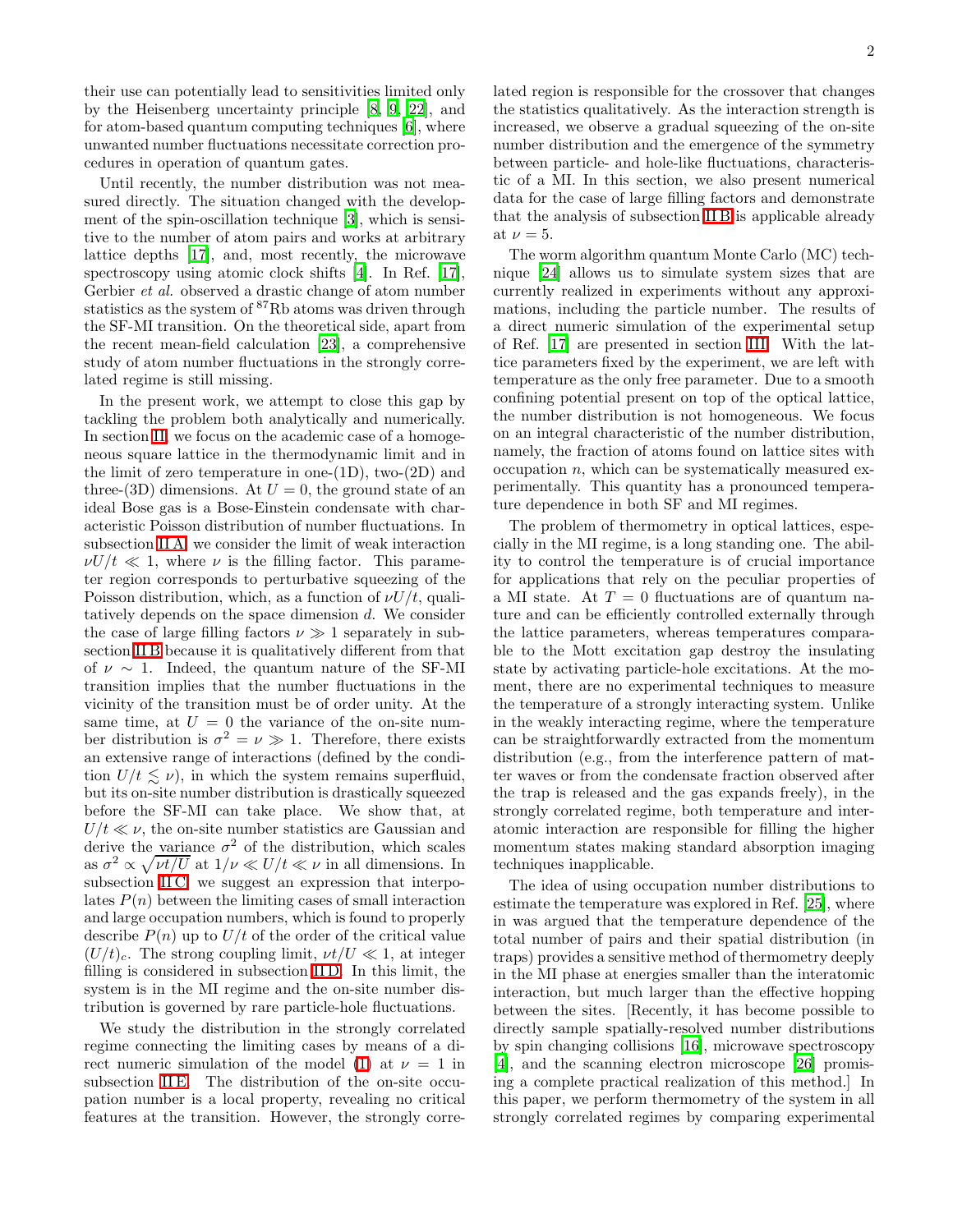data and numerical results for the statistics of occupation numbers. More specifically, we compare numerically calculated fraction of pairs  $(n = 2)$  with that measured in Ref. [\[17](#page-9-16)] across the SF-MI transition estimating the range of experimental temperatures. The accuracy of this method is mainly limited by the error bars of the experimental data and by the range of applicability of the Bose-Hubbard model.

# II. HOMOGENEOUS LATTICE

<span id="page-3-0"></span>In this section, we assume that there is no spacevarying potential on top of the optical lattice, and set  $\epsilon_i \equiv \epsilon_0$ . Let  $N_s$  be the number of lattice sites and N be the total number of particles. The goal of this section is to obtain the ground state probability  $P_n$  to detect n particles on a given lattice site in the limit of  $N_s, N \to \infty$ , at a fixed filling factor  $\nu = N/N_s$ . Mathematically,  $P_n$ can be defined as

<span id="page-3-3"></span>
$$
P_n(U/t) = \sum_{\{n_{i\neq 1}\}} |\langle n_1 = n, \{n_{i\neq 1}\} | |\Psi_{U/t} \rangle|^2, \qquad (2)
$$

<span id="page-3-1"></span>where  $|\Psi_{U/t}\rangle$  is the many-body ground state wavefunction, and  $|\{n_i\}\rangle$  are Fock states.

#### A. Weak coupling limit

At sufficiently small  $U/t$ , the relevant representation of Eq. [\(1\)](#page-1-0) is obtained by the diagonalization of the kinetic energy term with the canonical transformation  $a_i =$  $N_s^{-1/2} \sum_{\mathbf{k}} b_{\mathbf{k}} \exp(i2\pi \mathbf{k} \mathbf{r}_i/L)$  (periodic boundary conditions are assumed), where  $L = N_s^{1/d}$  is the linear system size,  $\mathbf{r}_i$  and **k** are respectively the position of the site  $i$  and a quasi-momentum in  $d$  dimensions with integervalued components,  $-(L-1)/2 \leq r_{i\mu}$ ,  $k_{\mu} \leq (L-1)/2$ ,  $\mu = 1, \ldots, d$ . The result is

<span id="page-3-2"></span>
$$
H = \sum_{k} \varepsilon_{\mathbf{k}} b_{\mathbf{k}}^{\dagger} b_{\mathbf{k}} + \frac{U}{2N_s} \sum_{\mathbf{k}_1 + \mathbf{k}_2 = \mathbf{k}_3 + \mathbf{k}_4} b_{\mathbf{k}_1}^{\dagger} b_{\mathbf{k}_2}^{\dagger} b_{\mathbf{k}_3} b_{\mathbf{k}_4} \quad (3)
$$

with  $\varepsilon_{\mathbf{k}} = 2t \sum_{\mu=1}^{d} [1 - \cos(2\pi k_{\mu}/L)].$  At  $U = 0$  the ground state of the Hamiltonian [\(3\)](#page-3-2) is a pure Bose-Einstein condensate, which can be expressed as a coherent state,  $|\Psi_{(U/t)=0}\rangle = \exp(\sqrt{N}b_0^{\dagger} - N/2)|0\rangle$ . Then, transforming the wavefunction back to the on-site representation in terms of  ${a_i}$  yields the Poisson distribution for the probability to find  $n$  particles on a given site:

<span id="page-3-6"></span>
$$
P_n^{(0)} = e^{-\nu} \frac{\nu^n}{n!}.
$$
 (4)

At a finite, but small, U we employ the standard Bogoliubov method [\[27\]](#page-9-26) of separating the system into the classical-field condensate part and non-condensate particles interacting with it, omitting the terms of the third

and forth order with respect to the non-condensate operators. In this approximation, the Hamiltonian [\(3\)](#page-3-2) is reduced to a bilinear in  $b_{\mathbf{k}}$  and  $b_{\mathbf{k}}^{\dagger}$  form and diagonalized by the canonical transformation  $c_{\mathbf{k}} = u_{\mathbf{k}} b_{\mathbf{k}} + v_{\mathbf{k}} b_{-\mathbf{k}}^{\dagger}$ , where

<span id="page-3-10"></span>
$$
u_{\mathbf{k}} = \left[ (\varepsilon_{\mathbf{k}} + \nu U)/2\omega_{\mathbf{k}} + 1/2 \right]^{1/2},
$$
  
\n
$$
v_{\mathbf{k}} = \left[ (\varepsilon_{\mathbf{k}} + \nu U)/2\omega_{\mathbf{k}} - 1/2 \right]^{1/2},
$$
  
\n
$$
\omega_{\mathbf{k}} = \left[ \varepsilon_{\mathbf{k}}^2 + 2\nu\varepsilon_{\mathbf{k}} U \right]^{1/2}.
$$
 (5)

The ground-state wavefunction is then obtained from the equation  $c_{\mathbf{k}} |\Psi_{U/t}\rangle = 0$  for all  $\mathbf{k} \neq 0$  and has the form

$$
|\Psi_{U/t}\rangle = C \exp\left[\sqrt{N_0}b_0^{\dagger} - \frac{N_0}{2} - \frac{1}{2}\sum_{\mathbf{k}\neq 0} \frac{v_{\mathbf{k}}}{u_{\mathbf{k}}}b_{\mathbf{k}}^{\dagger}b_{-\mathbf{k}}^{\dagger}\right]|0\rangle, (6)
$$

 $\sum_{\mathbf{k}\neq 0} \langle b_{\mathbf{k}}^{\dagger} b_{\mathbf{k}} \rangle$  is the number of condensate particles. where C is the normalization factor and  $N_0 = N -$ 

Now we can express  $|\Psi_{U/t}\rangle$  in terms of the on-site operators,

$$
|\Psi_{U/t}\rangle = C \exp\left[\sum_{i} \left(\sqrt{\nu_0} a_i^{\dagger} - \frac{\nu_0}{2}\right) - \sum_{i,j} S_{ij} a_i^{\dagger} a_j^{\dagger}\right]|0\rangle ,
$$
\n(7)

<span id="page-3-9"></span>with  $\nu_0 = N_0/N_s$  and

<span id="page-3-5"></span>
$$
S_{ij} = \frac{1}{2N_s} \sum_{\mathbf{k} \neq 0} \frac{v_{\mathbf{k}}}{u_{\mathbf{k}}} e^{i2\pi \mathbf{k} (\mathbf{r}_i - \mathbf{r}_j)/L}.
$$
 (8)

In this form, the wavefunction can be used to obtain the on-site number distribution in the whole range of  $U/t \ll \nu$  by a straightforward application of Eq. [\(2\)](#page-3-3).

<span id="page-3-4"></span>We derive a closed-form expression for  $P(n)$  in the limiting case of

$$
\alpha = \nu U/t \ll 1,\tag{9}
$$

which corresponds to the range of sufficiently weak squeezing of  $P(n)$  allowing us to consider only the first correction to the Poisson distribution in the leading power of α. Mathematically, Eq. [\(9\)](#page-3-4) implies that  $S_{ij}$  ≪ 1. If, in addition,  $S_{ij}$  is short-range, i.e. it decays at distances  $|\mathbf{r}_i - \mathbf{r}_j| \sim 1$ , which implies that the leading correction is insensitive not only to the system size, but also to the value of the healing length  $\propto \alpha^{-1/2}$ , then we can expand the exponential in Eq. [\(7\)](#page-3-5) in powers of  $S_{ij}$ . Rather straightforward but lengthy algebra yields the distribution in the form

<span id="page-3-7"></span>
$$
P_n = P_n^{(0)} - \frac{\nu \lambda(\alpha)}{2} \left[ P_n^{(0)} - 2P_{n-1}^{(0)} + P_{n-2}^{(0)} \right],\qquad(10)
$$

<span id="page-3-8"></span>where  $\lambda$  is an interaction-dependent squeezing parameter and  $P_n^{(0)}$  is given by Eq. [\(4\)](#page-3-6) assuming  $P_n^{(0)} = 0$  for  $n < 0$ . Identically,

$$
P_n = P_n^{(0)} \left( 1 + \frac{\lambda(\alpha)}{2} \left[ \frac{n - (n - \nu)^2}{\nu} \right] \right). \tag{11}
$$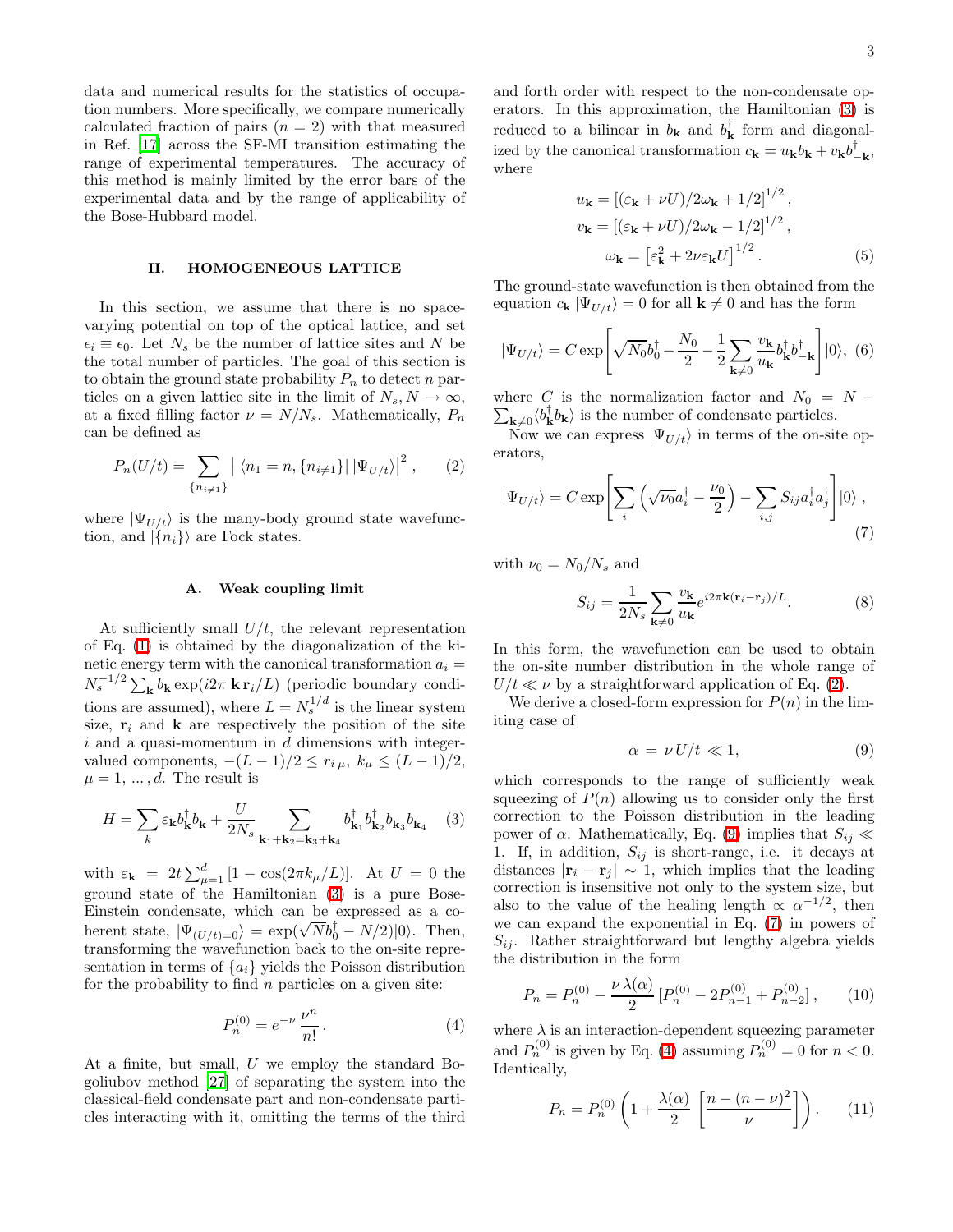Let us postpone writing an explicit expression for  $\lambda$  and discuss the underlying assumptions leading to Eqs. [\(10\)](#page-3-7),[\(11\)](#page-3-8). It turns out that  $S_{ij}$  is local only in 3D, where the main contribution to the integral in Eq. [\(8\)](#page-3-9) comes from large momenta close to the edge of the Brillouin zone,  $|\mathbf{k}| \sim L/2$ . In 2D, the integral has a logarithmic divergency at low momenta in the limit  $\alpha \to 0$ , while, in 1D, the dominant contribution to  $S_{ij}$  comes from small momenta, meaning that in both 1D and 2D cases we can not rely on the perturbative expansion of the wave function. Nevertheless, Eqs. [\(10\)](#page-3-7),[\(11\)](#page-3-8) are still valid in 1D and 2D, since the functional form of  $P(n)$  must be the same in all dimensions. To prove this statement, we note that  $P(n)$  is unambiguously determined by its characteristic function  $\chi(t) = \langle \exp(it \, a_i^\dagger a_i) \rangle$ , which can be used to generate all moments of  $P(n)$ . The function  $\chi(t)$  can be calculated explicitly as a series expansion in powers of  $(ita_i^{\dagger}a_i)$ . Since averages of bosonic quasiparticle operators in the Bogoliubov theory obey Wick's theorem, each term in the series is a function of  $\zeta \equiv \langle a_i^{\dagger} a_i \rangle$  and  $\zeta' \equiv \langle a_i a_i \rangle$ . Therefore,  $\chi(t) = \chi(t, \zeta, \zeta')$ , meaning that all physical parameters, including the space dimension, enter  $P(n)$  only through  $\zeta$  and  $\zeta'$ . In Eqs. [\(10\)](#page-3-7),[\(11\)](#page-3-8), this combination determines  $\lambda(\alpha)$ .

To determine  $\lambda(\alpha)$  in all dimensions were note that it is directly related to the dispersion of  $P(n)$  in Eq. [\(11\)](#page-3-8)

$$
\sigma^2 \equiv \langle (n - \nu)^2 \rangle = \nu (1 - \lambda). \tag{12}
$$

On the other hand,  $\sigma^2 = \langle n_i^2 \rangle - \nu^2 = \langle a_i^\dagger a_i a_i^\dagger a_i \rangle - \nu^2$ can be calculated in a standard way by replacing  $a_i$ with their expressions in terms of the Bogoliubov modes and the classical-field condensate part, i.e.  $a_i = \sqrt{\nu_0} +$  $N_s^{-1/2} \sum_{\mathbf{k}\neq 0} [u_k c_{\mathbf{k}} - v_k c_{-\mathbf{k}}^\dagger] \exp(i2\pi \mathbf{k} \mathbf{r}_i/L)$ . Then, an application of the Wick's theorem along with  $\langle c_{\mathbf{k}} c_{\mathbf{k'}}^{\dagger} \rangle = \delta_{\mathbf{k},\mathbf{k'}}$ and  $\langle c_{\mathbf{k}} c_{\mathbf{k'}} \rangle = 0$  gives

$$
\sigma^2 = \frac{\nu}{N_s} \sum_{\mathbf{k} \neq 0} \frac{\varepsilon_{\mathbf{k}}}{\omega_{\mathbf{k}}} \,. \tag{13}
$$

<span id="page-4-1"></span>Strictly speaking, Eq. [\(13\)](#page-4-1) is valid as long as the number of non-condensed particles is small (the 1D case is special in this regard and is further discussed below),  $(N - N_0)/N \ll 1$ , which implies  $U/t \ll \nu^{(2-d)/d}$  at small  $\nu$  and  $U/t \ll \nu$  at large  $\nu$ . In the latter case, the distribution change can be non-perturbative since  $\lambda \sim 1$  is typical in this parameter regime, which will be discussed in more detail in the next subsection.

Thus, we arrive at the following result

<span id="page-4-2"></span>
$$
\lambda = \frac{1}{N_s} \sum_{\mathbf{k} \neq 0} \left[ 1 - \frac{\varepsilon_{\mathbf{k}}}{\omega_{\mathbf{k}}} \right]. \tag{14}
$$

<span id="page-4-4"></span>The asymptotic behavior of  $\lambda(\alpha \rightarrow 0)$  qualitatively depends on the dimensionality. In 1D, the main contribution to the integral [\(14\)](#page-4-2) comes from low momenta resulting in

$$
\lambda_{(d=1)}(\alpha) \to \frac{\sqrt{2}}{\pi} \sqrt{\alpha}.
$$
 (15)

In 3D, there is no low-momentum singularity at  $\alpha \to 0$ , and the asymptotic expression is linear in  $\alpha$ :

<span id="page-4-6"></span><span id="page-4-5"></span>
$$
\lambda_{(d=3)}(\alpha) \to \frac{B}{2\pi^3} \alpha,\tag{16}
$$

$$
B = \int_0^{\pi} \int_0^{\pi} \int_0^{\pi} \frac{dz_1 \, dz_2 \, dz_3}{\sum_{\mu=1}^3 (1 - \cos z_{\mu})} \approx 15.673. \tag{17}
$$

In 2D, the low-momentum singularity is logarithmic

$$
\lambda_{(d=2)}(\alpha) \rightarrow \frac{\ln(C/\alpha)}{4\pi} \alpha, \quad C \approx 23.54 \quad (18)
$$

A comment is in order here concerning the derivation procedure for the 1D case. Formally, the condensate fraction is zero in the macroscopic limit even at  $T = 0$ , while the derivation is based on the assumption that almost all the particles are Bose condensed. Nevertheless, our final results for the probabilities are valid even in 1D, and the generic reasoning—based on the notion of quasicondensate—leading to this conclusion is as follows [\[28\]](#page-9-27). The quasicondensate correlation properties characteristic of a weekly interacting 1D gas at  $T = 0$  imply two different correlation radii,  $r_c$  and  $R_c$ ,  $R_c \gg r_c$ . Here  $r_c$  defines the length scale upon which the system can be considered as macroscopic, while  $R_c$  is the length at which (quantum) fluctuations of phase are of order unity. If the system size  $L$  is such that

<span id="page-4-3"></span>
$$
r_c \ll L \ll R_c \,,\tag{19}
$$

then the system is macroscopic with respect to all local properties, while still featuring a genuine condensate. (In a 1D weakly interacting system at  $T = 0$  the density of this condensate is close to the total density of particles.) Hence, for all local properties, including the ones discussed in the present paper, one can assume, without loss of generality, that the system size is finite and satisfies the condition [\(19\)](#page-4-3). It should be emphasized that this assumption is implicit and is used exclusively to justify the derivation procedure. Otherwise, it does not lead to any explicit dependence of final answers on L. Indeed, the first inequality in Eq. [\(19\)](#page-4-3) guarantees that all discrete sums over momenta can be replaced with integrals, and, since the integrals are convergent, the answer is independent of L.

#### B. Large occupation number limit

<span id="page-4-0"></span>At  $\nu \gg 1$  there exists a wide  $(U/t \ll \nu)$  superfluid region, in which large number fluctuations given by Eq. [\(4\)](#page-3-6) are gradually suppressed by the interaction until they become of order unity at the SF-MI transition. This physically appealing regime is not captured by Eqs.  $(10),(11)$  $(10),(11)$ , since they are applicable only for  $U/t \ll 1/\nu$ .

At  $\nu \gg 1$  and  $U/\nu t \ll 1$ , the number distribution is easily obtained due to the fact that the typical values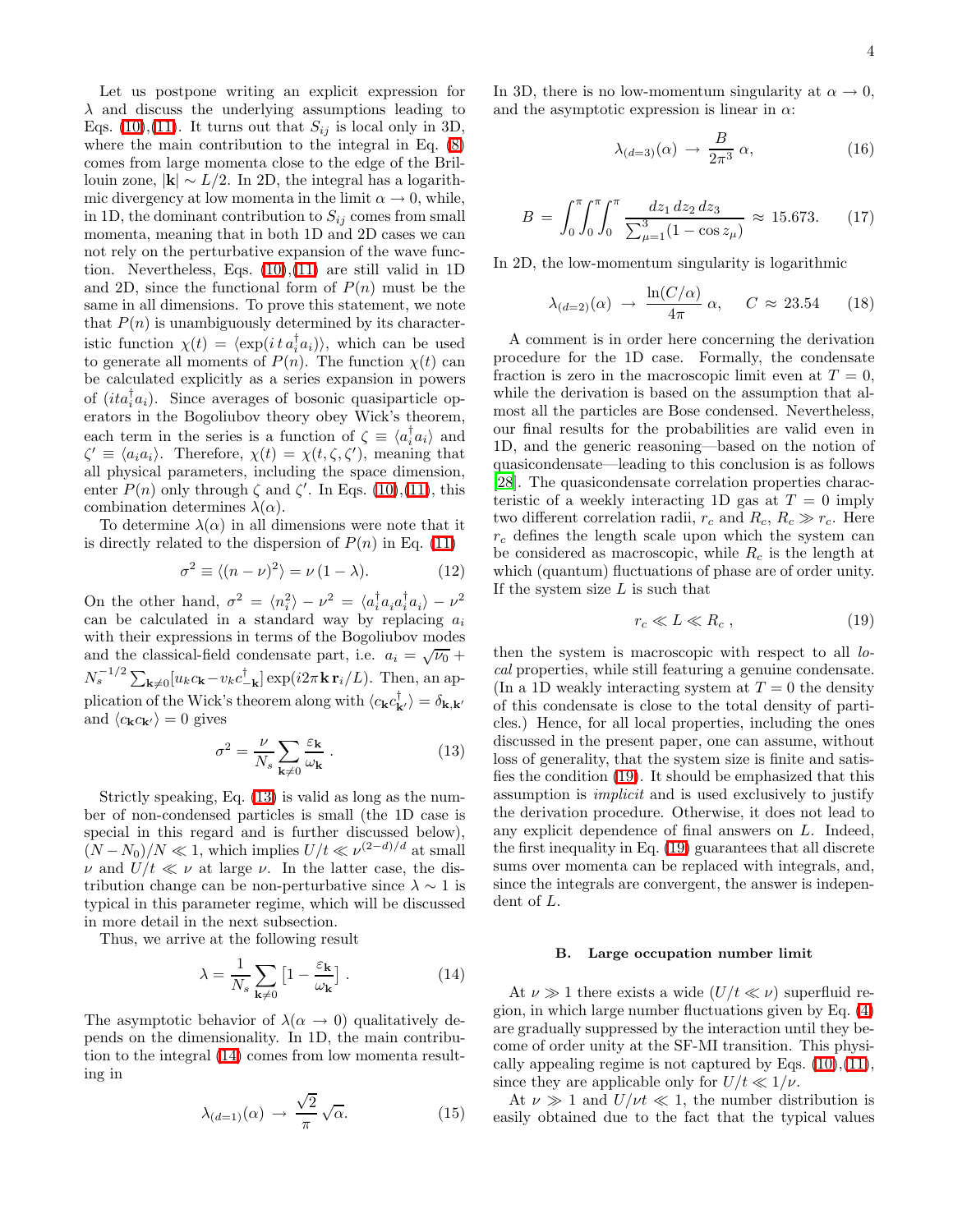of the occupation number fluctuations,  $\eta_i = a_i^{\dagger} a_i - \nu$ , are large  $1 \ll |\eta_i| \ll \nu$ . Thus, the transformation  $a_i = \sqrt{\nu + \eta_i} \exp(i\Phi_i)$ , where  $\eta_i$  and  $\Phi_i$  are canonically conjugate Hermitian operators, along with  $\eta_i/\nu \ll 1$  reduces the Bose-Hubbard Hamiltonian [\(1\)](#page-1-0) to

$$
H = -t\nu \sum_{\langle i,j \rangle} \left[ 1 + \frac{1}{4\nu^2} (\eta_i \eta_j - \eta_i^2) \right] \cos(\Phi_i - \Phi_j) + \frac{U}{2} \sum_i \eta_i^2, \quad (20)
$$

where  $0 \leq \Phi_i \leq 2\pi$ . In fact, in this form, Eq. [\(20\)](#page-5-1) is applicable at *any*  $\eta_i \ll \nu$  including the description of the SF-MI transition and the MI phase. At sufficiently large interaction, namely  $U/t \gg 1/\nu$ , the  $\propto \eta_i^2/\nu^2$  term in Eq. [\(20\)](#page-5-1) can be neglected, and the Hamiltonian coincides with the well-studied quantum rotor model (QRM).

In this work, we are interested in the  $U/t \ll \nu$  limit of model Eq. [\(20\)](#page-5-1), i.e. when phase fluctuations between the nearest-neighbor sites are small  $|\Phi_i - \Phi_j| \ll 1$  and the number fluctuations are large. This allows us to consider  $\eta_i$  as a continuous variable and formally redefine the domain of  $\eta_i, \Phi_i$  as  $-\infty < \eta_i, \Phi_i < \infty$ . The result is a harmonic approximation of the Hamiltonian [\(20\)](#page-5-1),

$$
H = t\nu \sum_{\langle i,j \rangle} \left[ \frac{1}{2} (\Phi_i - \Phi_j)^2 + \frac{1}{4\nu^2} (\eta_i^2 - \eta_i \eta_j) \right] + \frac{U}{2} \sum_i \eta_i^2.
$$
 (21)

From its functional (quadratic) form we immediately conclude that the distribution of  $\eta_i$ , which is Gaussian at  $U = 0 \ (\nu \to \infty \text{ limit of Eq. (4)}), \text{ remains Gaussian}$  $U = 0 \ (\nu \to \infty \text{ limit of Eq. (4)}), \text{ remains Gaussian}$  $U = 0 \ (\nu \to \infty \text{ limit of Eq. (4)}), \text{ remains Gaussian}$ in a wide range of coupling strength—all the way to the vicinity of the SF-MI transition where  $\sigma^2 \sim 1$  and the model [\(21\)](#page-5-2) breaks down. The proof is as follows. Since the Hamiltonian [\(21\)](#page-5-2) is bilinear in  $\{\eta_i, \Phi_i\}$ , all averages are subject to the Wick's theorem. Therefore, the characteristic function of the distribution  $W(\eta_i)$ , which is given by the integral  $\int_{-\infty}^{\infty} \exp(ik\eta_i) W(\eta_i) d\eta_i$ , is a Gaussian  $\exp(-k^2\sigma^2/2).$ 

The only parameter of the distribution,  $\sigma^2$ , is given by

$$
\sigma^2 = \frac{\nu}{N_s} \sum_{\mathbf{k}} \frac{\varepsilon_{\mathbf{k}}}{\omega_{\mathbf{k}}} \left[ 1 + 2 \langle c_{\mathbf{k}}^{\dagger} c_{\mathbf{k}} \rangle \right],
$$
 (22)

where  $c_{\mathbf{k}}$  and  $c_{\mathbf{k}}^{\dagger}$  are the creation and annihilation operators of the normal modes of the Hamiltonian [\(21\)](#page-5-2) with frequencies  $\omega_{\mathbf{k}}$  given by Eq. [\(5\)](#page-3-10). The Hamiltonian is diagonalized by the transformation

$$
\eta_{i} = \sum_{\mathbf{k}} \sqrt{\frac{\omega_{\mathbf{k}}}{2U + \varepsilon_{\mathbf{k}}/\nu}} \left[ \chi_{\mathbf{k} i} c_{\mathbf{k}} + \chi_{\mathbf{k} i}^{*} c_{\mathbf{k}}^{\dagger} \right],
$$
  

$$
\Phi_{i} = -i \sum_{\mathbf{k}} \sqrt{\frac{\omega_{\mathbf{k}}}{2\nu\varepsilon_{\mathbf{k}}}} \left[ \chi_{\mathbf{k} i} c_{\mathbf{k}} - \chi_{\mathbf{k} i}^{*} c_{\mathbf{k}}^{\dagger} \right],
$$
(23)  

$$
\chi_{\mathbf{k} i} = \frac{1}{\sqrt{N_{s}}} \exp(i2\pi \mathbf{k} \mathbf{r}_{i}/L)
$$

<span id="page-5-1"></span>Here, we restrict ourselves to ground state properties only and thus set  $\langle c_{\mathbf{k}}^{\dagger} c_{\mathbf{k}} \rangle \equiv 0$ , which leads exactly to Eq.  $(13)$ . This is hardly surprising, since the model  $(21)$ is equivalent to the Bogoliubov approximation of the Hamiltonian [\(3\)](#page-3-2) in the limit of large  $\nu$ , and thus, we could formally demonstrate that  $P(n)$  is Gaussian at  $\nu \gg 1$  already in the framework of section [II A.](#page-3-1) However, the hydrodynamic approach chosen in this section seems more natural and physically transparent when dealing with a dense system.

Let us examine properties of the distribution variance in more detail. An explicit expression for  $\sigma^2$  reads

$$
\sigma^2 = \frac{\nu}{\pi^d} \int_0^{\pi} \cdots \int_0^{\pi} \sqrt{\frac{\sum_{\mu} (1 - \cos x_{\mu})}{\nu U/t + \sum_{\mu} (1 - \cos x_{\mu})}} dx_1 \cdots dx_d,
$$
\n(24)

In the limit of  $\alpha = \nu U/t \rightarrow 0$ , this expression reduces to Eqs.  $(15)-(18)$  $(15)-(18)$ . In the opposite limit, we find

<span id="page-5-3"></span>
$$
\sigma^2 = \frac{I_d}{\pi^d} \sqrt{\frac{\nu t}{U}}, \qquad U/t \gg 1/\nu,
$$
 (25)

<span id="page-5-2"></span>where  $I_1 = 2\sqrt{2}$ ,  $I_2 \approx 13.373$ , and  $I_3 \approx 52.348$ . The latter formula allows to estimate the range of  $U/t$  at which Eq. [\(24\)](#page-5-3) is applicable. The condition  $\sigma^2 \gg 1$ gives  $U/t \ll \nu$ , consistent with the applicability range of Eq. [\(13\)](#page-4-1).

#### C. Interpolation formula in the SF regime

<span id="page-5-0"></span>In sections [II A](#page-3-1) and [II B,](#page-4-0) we have derived asymptotically exact solutions describing week squeezing  $(\lambda \ll 1)$ and strong squeezing  $(0 \leq \lambda \leq 1)$  at  $\nu \gg 1$  respectively. The two limits overlap, which suggests that one can write a single interpolation formula to capture both limits correctly. This formula is also expected to predict  $P(n)$  correctly in a broader region of  $U/t$  even at  $\nu \sim 1$ . Formally, we have to find a function  $\tilde{P}(n, \nu, \lambda)$  such that (i) it coin-cides with Eq.[\(11\)](#page-3-8) in the limit of  $\lambda \ll 1$ , (ii) it becomes Gaussian as a function of n at  $\nu \gg 1$  and  $0 \leq \lambda < 1$ with the average  $\nu$  and variance  $\tilde{\sigma}^2 = \nu(1 - \lambda)$ , and (iii) it is analytic with respect to  $\nu$  and  $\lambda$ . The solution is not unique, and we simply suggest one which satisfies the above mentioned criteria

<span id="page-5-4"></span>
$$
\tilde{P}(n, \nu, \lambda) = c P^{(0)}(n)
$$
  
exp $\left[\frac{\lambda(n-\nu) + (n-\nu^2)}{2\nu} - \frac{(n-\nu)^2}{2\nu(1-\lambda)}\right]$ , (26)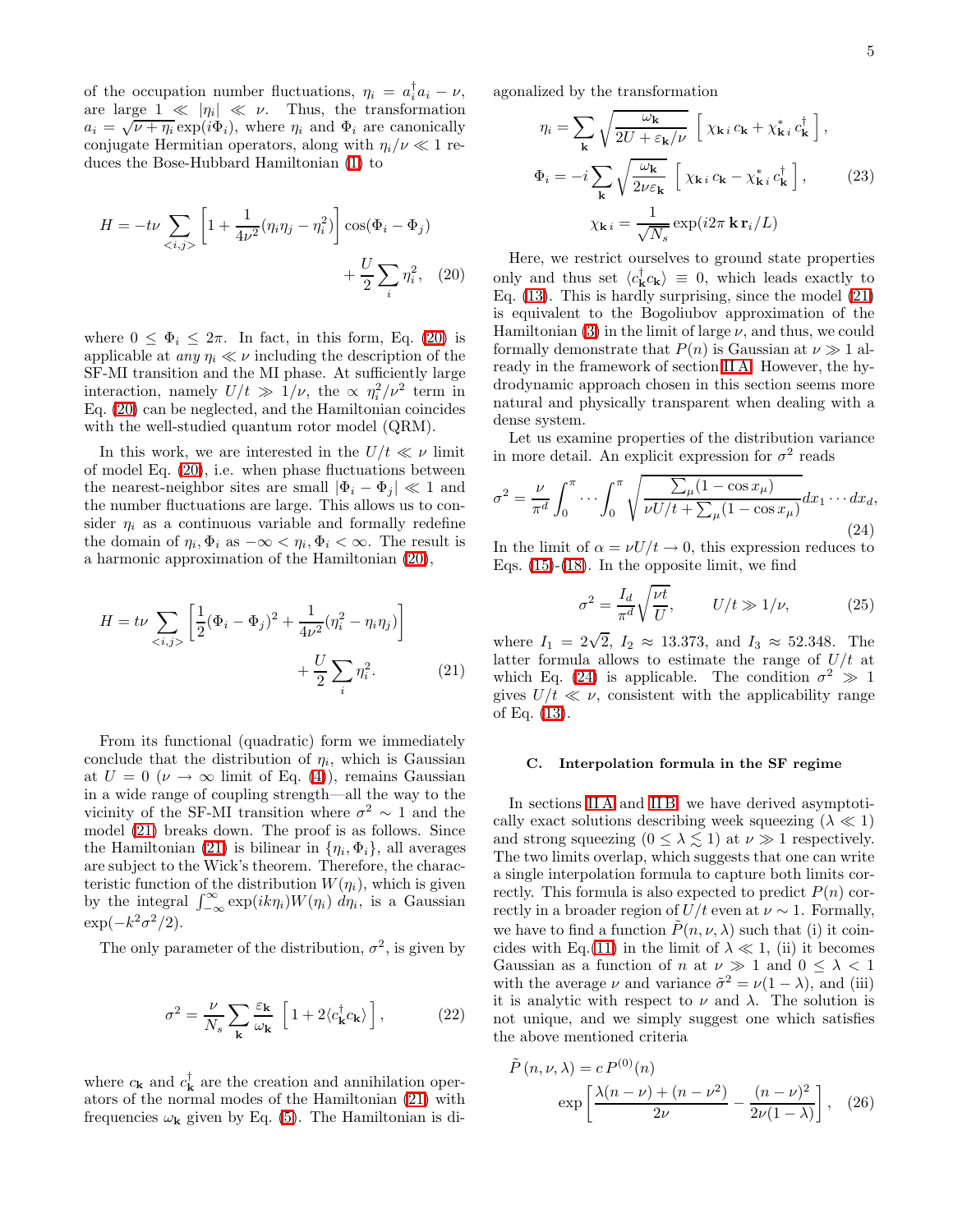where c is the normalization factor and  $P^{(0)}(n)$  is the Poisson distribution. By comparing Eq. [\(26\)](#page-5-4) with numerical simulations at  $\nu = 1$  (described below) we find that this formula accurately describes the actual form of  $P(n)$  in a much broader range of  $U/t$  than the solution [\(11\)](#page-3-8).

#### D. Strong coupling limit

<span id="page-6-0"></span>Let us now turn to the strong coupling limit,  $\nu t/U \ll$ 1, at integer  $\nu$ , when atoms are well in the Mott insulator regime, and the zeroth order approximation to the wavefunction is a direct product of local Fock states,  $|\Psi_{(t/U)=0}\rangle = |\{n_i = \nu\}\rangle$ . The effect of finite hopping t can be taken into account as a perturbation of the on-site interaction term in the Hamiltonian [\(1\)](#page-1-0). To the first approximation, this results in an admixture of the particlehole pairs to  $|\Psi(t/U)=0\rangle$ ,

$$
|\Psi_{t/U}\rangle \propto \left(1 + \frac{t}{U} \sum_{\langle i,j \rangle} a_i^\dagger a_j\right) |\Psi_{(t/U)=0}\rangle, \quad \nu t/U \ll 1.
$$
\n(27)

With this wavefunction Eq. [\(2\)](#page-3-3) leads to the following distribution

$$
P_{\nu} = 1 - 2P_{\nu - 1},
$$
  
\n
$$
P_{\nu - 1} = P_{\nu + 1} = 2d \nu (\nu + 1) t^2 / U^2,
$$
  
\n
$$
P_n = 0, \text{ if } |n - \nu| > 1.
$$
\n(28)

#### <span id="page-6-3"></span>E. Numerics

<span id="page-6-1"></span>Clearly, as U is changed from 0 to  $\infty$  the number distribution must change qualitatively. Having an essentially long tail at  $n > \nu$  in the weakly interacting limit,  $P_n$ becomes sharply peaked at large  $U$  with equal probabilities for  $\nu - 1$  and  $\nu + 1$  particles on a site. To obtain  $P_n(U/t)$  in the crossover regime,  $t \sim U$ , we perform MC simulations using the continuous-time Worm Algorithm scheme [\[24](#page-9-23)]. We set  $\nu = 1$  and take the limit  $N_s \to \infty$ ,  $\beta = 1/T \rightarrow \infty$ , where T is the temperature. For the linear system size  $L = N_s^{1/d} = 24$  and  $\beta \gg L/2\pi c$ , where  $c \sim 6t$  is the typical value of sound velocity in the superfluid phase (higher temperatures can be used in the MI phase with gaps  $\sim U$ ), the shape of the distribution is already well saturated, within a fraction of one percent in 3D and 2D, and within a few percent in 1D, consistent with the fact that  $P_n$  is an essentially local characteristic.

The simulation results for 3D, 2D and 1D are shown in Fig. [1,](#page-7-0) where  $P_0$ ,  $P_1$  and  $P_2$  are plotted as functions of  $U/t$  along with the predictions of Eq. [\(26\)](#page-5-4) and Eq. [\(28\)](#page-6-3). The main observation is that, although  $P_n(U/t)$  fundamentally does not reveal any critical behavior, in 3D and 2D the SF-MI transition is marked by a substantial change in  $P_n$  curves—they rapidly plateau in the Mott regime for  $U/t \gtrsim (U/t)_c$ . As expected, in 1D the curves

are much more smooth and the saturation at high U is not pronounced. Remarkably, Eq. [\(26\)](#page-5-4), deviates notably (by a few percent) from the numerical data only at  $U/t$ as high as  $\sim 2$  in 1D,  $\sim 4$  in 2D, and  $\sim 8$  in 3D.

We compare the theoretical predictions of section [II B](#page-4-0) for the asymptotics in the  $\nu \gg 1$  limit with the results of Monte-Carlo simulations. From Fig. [2,](#page-7-1) where the simulated probability distribution at  $U/t = 2$  is plotted along with Gaussian curves with variances calculated by Eq. [\(24\)](#page-5-3) at corresponding  $\nu$ , we conclude that the shape of the distribution is perfectly well (within the error bars) described by the Gaussian distribution already at  $\nu = 5$ . In Fig. [3,](#page-7-2) the numerically simulated  $\sigma^2$  and the prediction of Eq. [\(24\)](#page-5-3) are plotted together as a function of  $U/t$ .

## <span id="page-6-2"></span>III. COMPARISON WITH EXPERIMENT: EFFECTS OF FINITE TEMPERATURE

In actual experiments, atoms are confined in the lattice by a trapping potential, typically of a parabolic form. This results in an inhomogeneous density profile in the SF regime and in the formation of Mott-plateaus [\[4](#page-9-3), [16](#page-9-15), [17](#page-9-16)] spherical shells of integer filling—in deep lattices. Correspondingly, the distribution of the number fluctuations is also inhomogeneous, i.e.  $P_n = P_n(i)$ , where i is the site index. The development of experimental techniques allowing detection of atoms with a single-site spatial resolution [\[26\]](#page-9-25) should open an exciting possibility to directly measure atom correlation functions and  $P_n(i)$  in particular. Current experiments [\[4,](#page-9-3) [16,](#page-9-15) [17\]](#page-9-16) typically deal with integral characteristics of the number distribution, such as the fraction of the total number of atoms found on lattice sites with occupation  $n$ ,

$$
f_n = \sum_i n P_n(i). \tag{29}
$$

The fraction of pairs  $f_2$  in both SF and MI regimes can be accurately probed by the spin-changing collisions [\[3\]](#page-9-2). The measurement is set up in the following way [\[17\]](#page-9-16). After the system is allowed to equilibrate at a fixed value of the lattice potential depth  $V_0$ , the configuration of atoms is frozen by a rapid increase of  $V_0$ . Then, coherent spin dynamics in the two-particle channel can be induced with a near-unitary efficiency, and the spin oscillation amplitude is measured to yield the fraction of pairs. With this technique, Gerbier et al. [\[17\]](#page-9-16) observed  $f_2$  as the system was driven from a SF regime across the transition deep into MI regime, corresponding to the values of the initial lattice potential  $V_0$  ranging from  $4E_r$  to  $40E_r$ , where  $E_r = h^2/2m\lambda^2$  is the single photon recoil energy, m is the mass of a  ${}^{87}$ Rb atom, and  $\lambda$  is the lattice laser wavelength.

In our simulations, the system of <sup>87</sup>Rb atoms of Ref. [\[17\]](#page-9-16) is described by the Bose-Hubbard model [\(1\)](#page-1-0). The external potential is harmonic,  $\epsilon_i = m\omega_0^2 \mathbf{r}_i^2/2$ , and all the parameters of the Hamiltonian [\(1\)](#page-1-0) are fixed by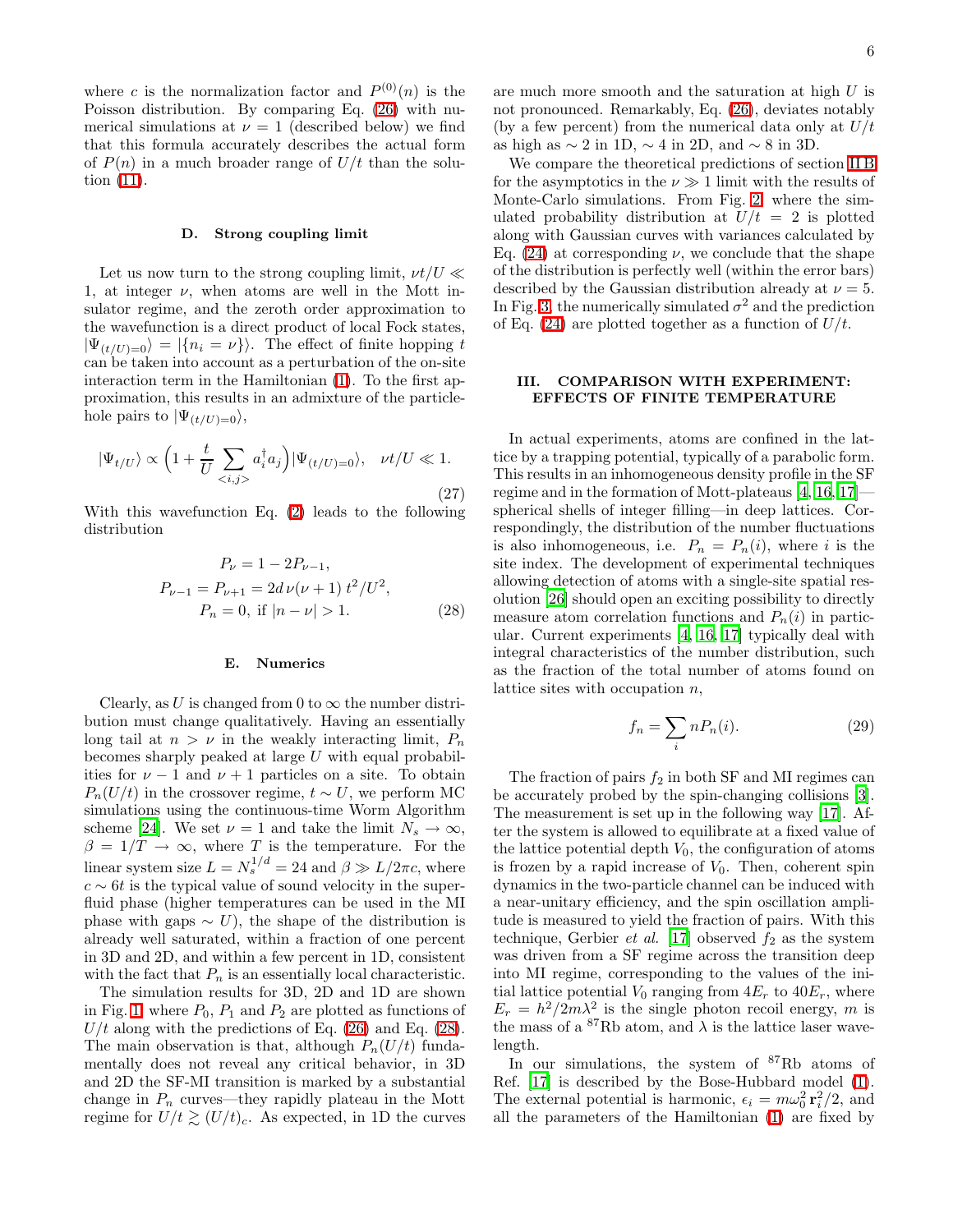7



<span id="page-7-0"></span>FIG. 1: (Color online.) The probability  $P_n$  to detect n particles on a single site of a homogenous square lattice as a function of  $U/t$  at zero temperature and unitary filling. The results of MC simulation are shown for  $n = 0$  (squares),  $n = 1$  (circles) and  $n = 2$  (triangles). The uncertainties in  $P_n$  are smaller than the symbol size. The predictions of Eq. [\(26\)](#page-5-4) in the SF regime and that of Eq. [\(28\)](#page-6-3) in the strong coupling limit are plotted by thick and thin solid lines respectively. The critical points of the SF-MI transition, marked by the arrows on the graph, are  $(U/t)_c = 29.34(2)$  in three dimensions [\[29](#page-9-28)] (a),  $(U/t)_c = 16.4(8)$ in two dimensions [\[30](#page-9-29)] (b), and  $(U/t)_c = 3.30(2)$  in one dimension [\[31\]](#page-9-30) (c).



<span id="page-7-1"></span>FIG. 2: (Color online.) Probability  $P_n$  of the on-site occupation number  $n = \eta_i + \nu$  at  $U/t = 2$  from the Monte-Carlo simulation (the error bars are smaller then the symbol size) with the filling factor 5 (squares), 10 (circles), and 15 (triangles). The solid lines are the Gaussian curves with the variances calculated from Eq. [\(24\)](#page-5-3) with the parameters of simulations.

the experimental setup. We study the number fluctuations at two values of the lattice depth,  $V_0 = 8E_r$  and  $V_0 = 13E_r$  (corresponding to  $U/t \approx 7.4$  and  $U/t \approx 35.6$ respectively), which serve as examples of typical SF and MI phases in the strongly correlated regime. The trapping frequency  $\omega_0$  is equal to  $2\pi \times 37$ Hz and  $2\pi \times 46$ Hz for  $V_0 = 8E_r$  and  $V_0 = 13E_r$  correspondingly [\[17,](#page-9-16) [33\]](#page-9-31). We



<span id="page-7-2"></span>FIG. 3: (Color online.) The variance  $\sigma^2$  as a function of interaction strength  $U/t$  from the Monte-Carlo simulation (the error bars are smaller then the symbol size) with the filling factor 5 (squares), 10 (circles), and 15 (triangles). The solid lines represent the prediction of Eq. [\(24\)](#page-5-3) with the parameters of simulations.

perform simulations in a sensible range of temperatures. Direct comparison between experimental and numerical data enables us to estimate the final temperature of the system. The results of the simulations are sown in Fig. [4,](#page-8-0) where the curves for  $f_1, f_2$ , and  $f_3$  as functions of the total atom number in the trap  $N$  are parameterized by the temperature.

Thermal effects vanish and a system can be considered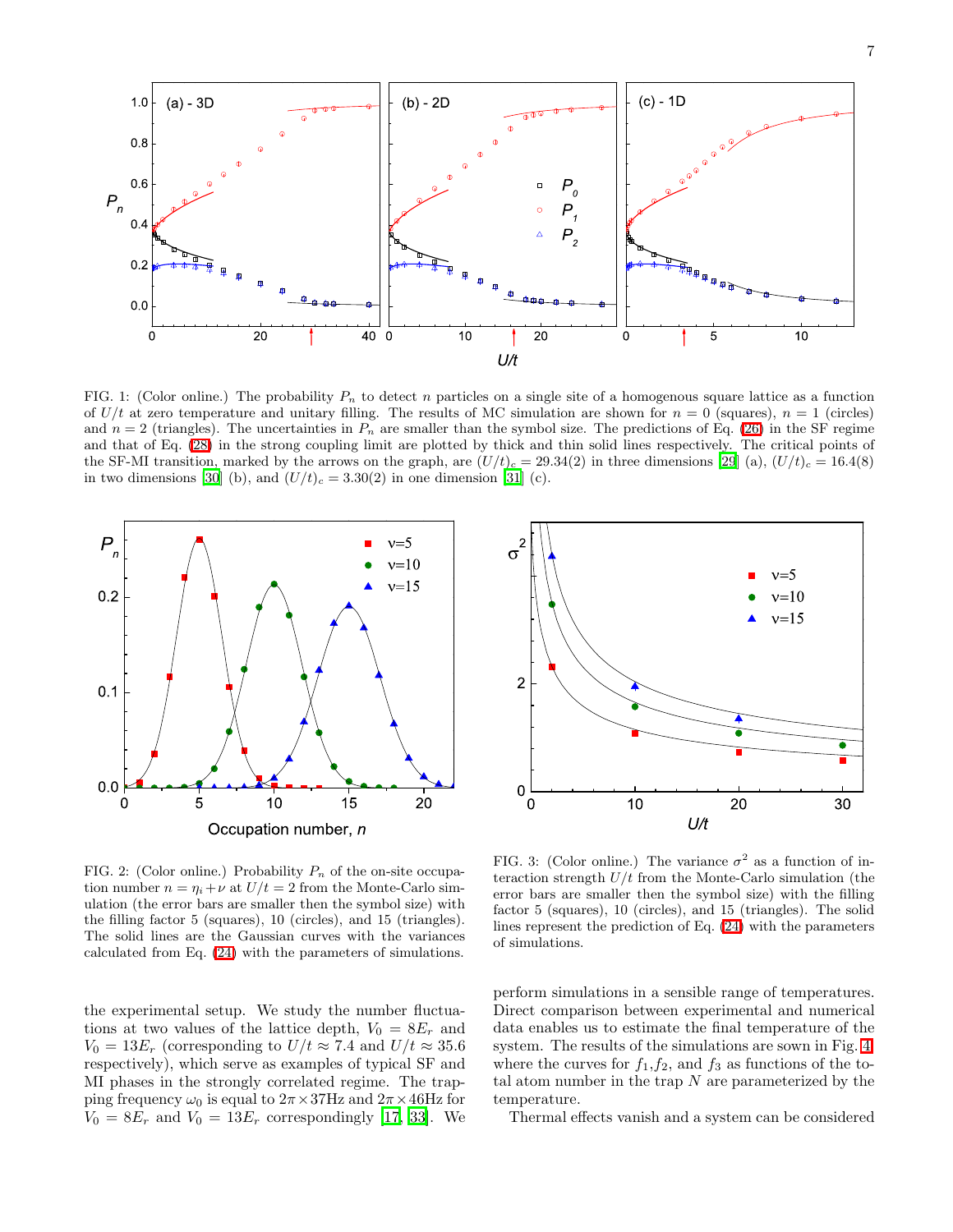

<span id="page-8-0"></span>FIG. 4: (Color online.) Fractions of atoms  $f_1, f_2, f_3$  occupying lattice sites with one, two and three particles on them respectively versus the total number of particles in the trap at the lattice depths  $V_0 = 8E_r$ , (a), (b), (c), and  $V_0 = 13E_r$ , (d), (e), (f). The numerical results at different temperatures are plotted with the experimental data for  $f_2$  of Ref. [\[17](#page-9-16)].

to be in its ground state, if the temperature is substantially smaller than the energy of the low-lying excitations. In the SF regime, these modes have typical frequencies of order  $\sqrt{m/m_*}\omega_0$  ( $m^*$  is the effective mass in the lattice), which for the parameters of Fig.  $4(a)-(c)$ , gives a rough estimate  $T \ll 3t$ . Clearly, the curves for  $T = t/3$ and  $T = t$  in Fig. [4\(](#page-8-0)a)-(c) are in the regime of effective zero temperature. Already at  $T = 2t$  the thermal effects become significant resulting in a larger atom cloud and, consequently, reduced average density. At  $T < 5t$  the size of the cloud for the maximum number of atoms in the trap is ∼ 100 lattice sites in each dimension. To obtain  $f_n$  at  $T = 10t$ , we have to resort to finite-size scaling, being limited by computer memory at the linear system size of 150.

In the MI phase, the zero temperature regime is reached for temperatures smaller than the excitation gap, which is of order  $U/2$  for the parameters of Fig. [4\(](#page-8-0)d)-(f). This leads to the condition  $T \ll 20t$ , consistent with the saturation of  $f_n$  below  $T = 5t$  (see Fig. [4\(](#page-8-0)d)-(f)). For  $N \lesssim 5 \times 10^4$ , in the zero temperature limit, the curves  $f_n$  are flat, corresponding to the filling of the  $\nu = 1$  Mott

shell, and the number distribution is essentially squeezed. Simple estimates [\[17\]](#page-9-16) show that the decrease of  $f_1$  accompanied by the increase in  $f_2$  at  $N \sim 5 \times 10^4$ , and the saturation of  $f_2$  with a peak in  $f_3$  at  $N \sim 2 \times 10^5$ are consistent with the formation of Mott plateaus with  $\nu = 2$  and  $\nu = 3$ , respectively. As seen from Fig. [4\(](#page-8-0)d),(e), final temperature effects degrade the degree of number squeezing in the MI by favoring particle-hole excitations.

The comparison of the calculated fraction of atom pairs  $f_2$  with the measurements of Ref. [\[17](#page-9-16)] (open circles in Fig.  $4(b),(e)$  gives the typical experimental temperatures of order of  $5t \approx 1.5 \times 10^{-1} E_r$  in the SF regime and  $10t \approx 10^{-1} E_r$  in the MI regime. Temperatures on the order of a few t have been also observed in a (onedimensional) Tonks-Girardeau gas [\[32\]](#page-9-32), where the effective fermionization due to strong interactions allows to deduce the experimental temperature from the momentum distribution. Note that the system acquires a finite temperature as a result of its loading into the optical lattice, and therefore the final temperature is supposed to depend on the number of atoms in the trap. However, the fact that the experimental data lie above the  $T = 0$ curve in Fig.  $4(b)$  at high N is unlikely to be explained by the the effects of heating. When a large  $f_3$  fraction is present, a change in the spin resonance condition can result in a considerable contribution of spin collisions on triply occupied sites to the observed spin oscillation amplitude [\[17\]](#page-9-16), which could explain the anomalously high apparent  $f_2$  [\[33\]](#page-9-31). Such drifts of the resonance parameters are carefully checked for, but can not be ruled out completely [\[33\]](#page-9-31).

# IV. CONCLUSIONS

We studied the ground-state on-site number statistics of interacting lattice bosons. We considered the limits of weak interatomic interactions, the limit of large filling in the SF regime, and the limit of strong interatomic interactions. At  $\nu U/t \ll 1$ , the correction to the Poisson distribution is described by Eq. [\(11\)](#page-3-8), with an essentially dimension-dependent scaling—Eq. [\(15\)](#page-4-4) in 1D, Eq. [\(18\)](#page-4-5) in 2D, and Eq. [\(16\)](#page-4-6) in 3D. In the case of large occupation numbers,  $\nu \gg 1$ , we show that, in the region of interactions  $U/t \ll \nu$ , the on-site occupation number distribution is Gaussian and its variance, given by Eq. [\(24\)](#page-5-3), gradually decreases with the asymptotic form  $\sigma^2 \propto \sqrt{\nu t/U}$  at  $1/\nu \ll U/t \ll \nu$  in all dimensions. An excellent agreement with numeric simulations is found already at  $\nu = 5$ . At  $\nu t / U \ll 1$  and integer filling  $\nu$ , the distribution, Eq. [\(28\)](#page-6-3), is dominated by particle-hole fluctuations on top of an ideal MI. At  $\nu = 1$ , we performed Monte Carlo simulations of the on-site occupation number distribution in 1D, 2D, and 3D in a wide range of  $U/t$ covering the crossover region between the limiting cases.

We simulated a parabolically confined system in the realistic case of Ref. [\[17](#page-9-16)] with the final temperature of the system being the only free parameter. By direct